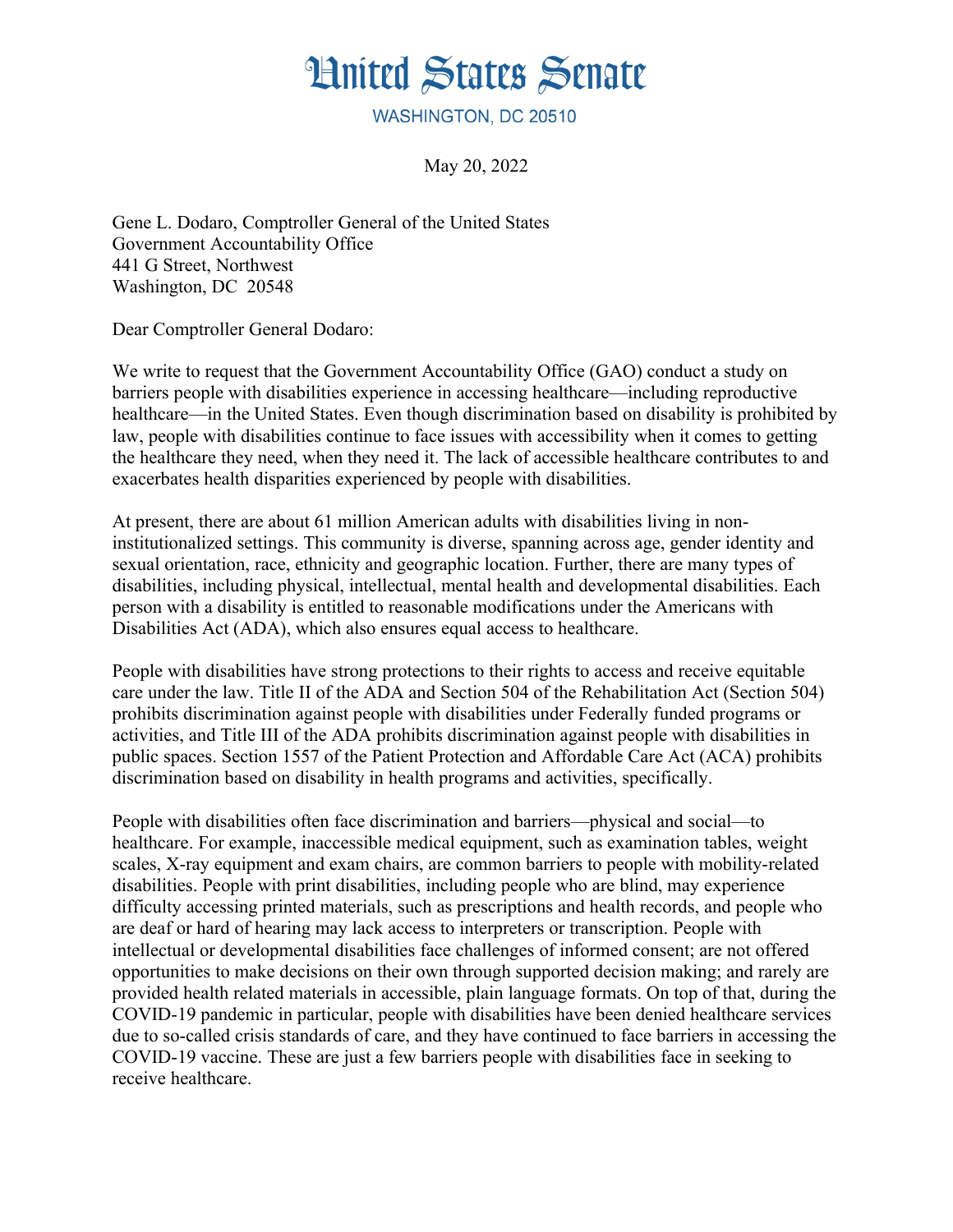Healthy People 2030, the Federal government's statement of health objectives for the Nation, says that the country strives to focus on "helping people with disabilities get the support and services they need—at home, work, school and in the healthcare system." This effort must include strategies to make healthcare more affordable and addressing the social determinants of health. Unfortunately, we continue to fall short on this goal, and people with disabilities continue to be disparately impacted by a healthcare system that does not provide equitable, accessible services.

Though we have numerous data and studies regarding health disparities experienced by people with disabilities, there are significant gaps in the available data, particularly pertaining to the intersection of disability with other characteristics, such as race, ethnicity, gender identity and sexual orientation. Women with disabilities, who make up about a quarter of all women, often face barriers to reproductive healthcare, including being allowed to make their own decisions about the care they receive, due to inaccessible facilities, exam tables and diagnostic equipment, and misperceptions about their ability or readiness to become parents. Women with disabilities are also less likely to have received a mammogram in the past two years and face higher rates of breast cancer mortality than women who are not disabled.

Health disparities are also compounded for people of color with disabilities, as exemplified in data from the Centers for Disease Control and Prevention (CDC), indicating that African Americans and Hispanics with peripheral arterial disease and diabetes are more likely to experience non-traumatic amputation than non-Hispanic whites. Such disparities have also been highlighted during the COVID-19 pandemic. The Centers for Medicare and Medicaid Services (CMS) reported that Black Americans with COVID-19 who were enrolled in Medicare, which provides health coverage for millions of older Americans and people with disabilities, were hospitalized with the disease at four times the rate of their white counterparts.

It is imperative that we address these issues to achieve equitable care for all. Given these existing disparities, the continued lack of access for many people with disabilities to healthcare despite legal requirements and that anyone can become disabled at any time, we respectfully request that GAO conduct a study on the accessibility to healthcare for people with disabilities for providers receiving Federal funding. Specifically, we request GAO assess:

- 1. What is known about the barriers to accessible, Federally funded healthcare facilities, providers and services for people with disabilities?
	- a. If facilities are inaccessible, what steps have been taken to resolve the barriers to accessibility?
	- b. What resources do Federally funded facilities need to be physically accessible and provide accessible, equitable healthcare services for people with disabilities?
- 2. To what extent do Federal agencies collect data regarding the accessibility to healthcare for people with disabilities, including demographic information, such as age, race, ethnicity, gender identity and sexual orientation?
	- a. What data are available regarding the type of facilities or settings (e.g., hospitals, community health centers, telehealth) that provide care for people with disabilities?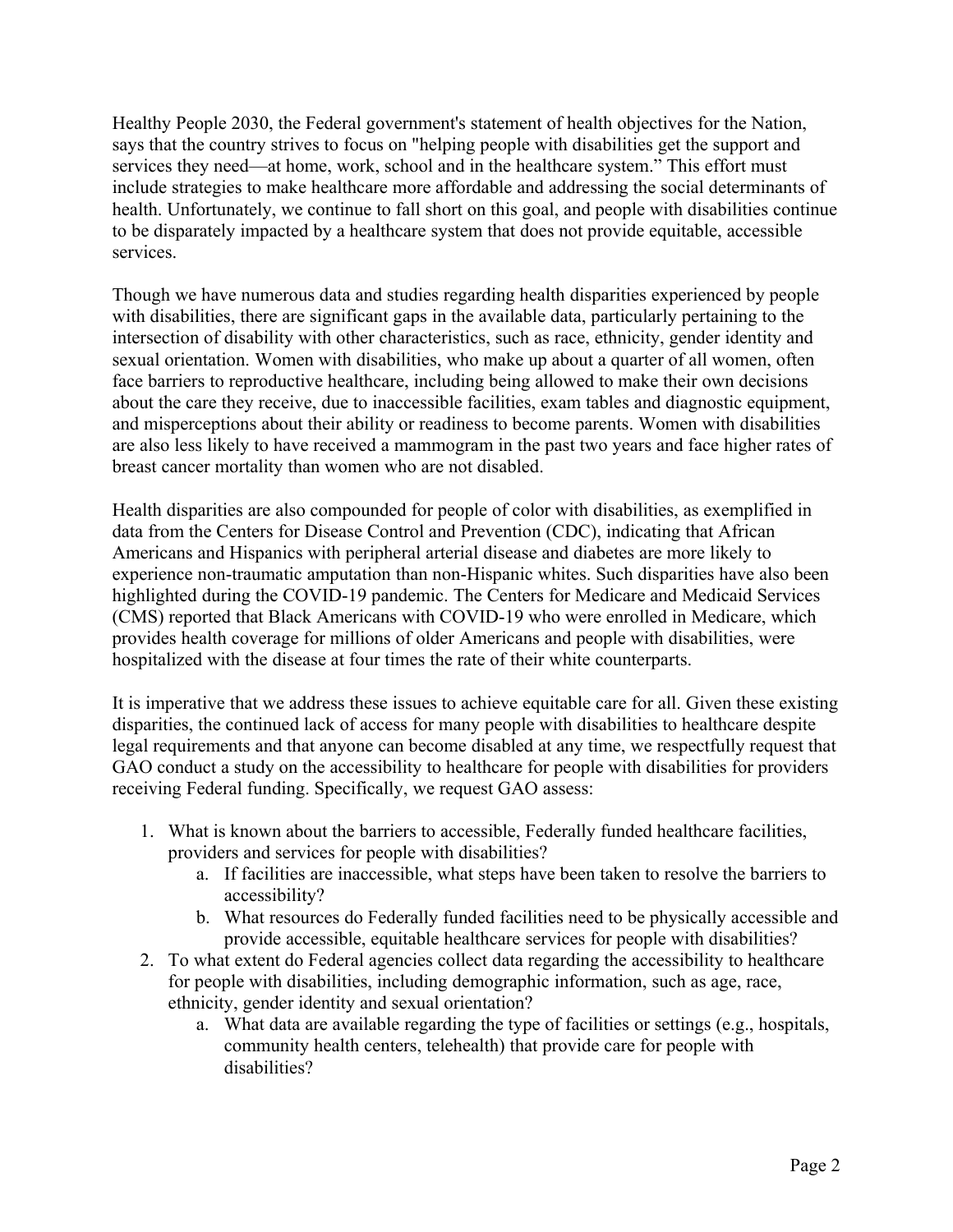- 3. What Federal oversight efforts and technical assistance are conducted to support the application of Federal laws related to the accessibility of healthcare facilities, providers and services for people with disabilities?
- 4. What is known about the prevalence of individuals with disabilities in the healthcare and allied health workforce, and how has it changed over time?
- 5. What is known about the extent to which healthcare providers are trained (either in medical school, residency programs or as part of certification programs) to have knowledge of the health needs of people with disabilities, their legal obligations under the Federal nondiscrimination mandates, as well as to engage with, and provide healthcare and services to, people with disabilities in a culturally appropriate manner?
- 6. What is known about the financial barriers that people with disabilities may experience and how such barriers impact their access to healthcare services?

Further, please provide recommendations on how the Federal government can address any identified barriers in access to healthcare. For the millions of Americans with disabilities who still do not have equitable access to healthcare, despite the protections afforded to them by the ADA, the ACA and Section 504, this is only one step towards achieving equity. Thank you very much for considering this important request.

Sincerely,

Tammy Unclessath

United States Senator

- Core

Robert P. Casey, Jr. United States Senator Chairman, Special Committee on Aging

Patty Murray

United States Senator

nnynd. Broun

Sherrod Brown United States Senator